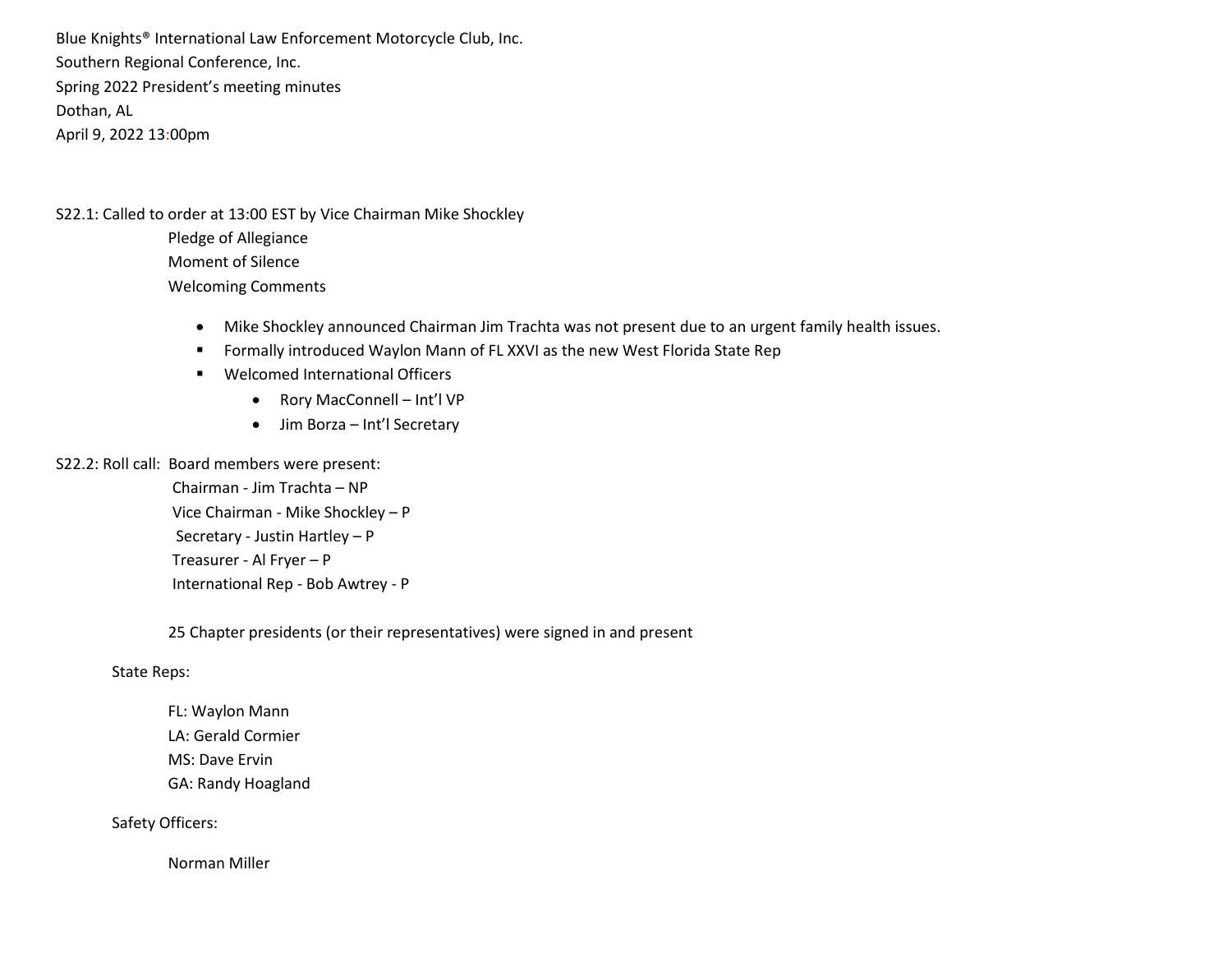S22.3: Blue Knights Pledge read by Vice Chairman – Mike Shockley

S22.4: Mike Shockley welcomed everyone

S22.5: Chairman's Report:

No Report

## S22.6: Vice Chairman's Report – Mike Shockley

A. Recruitment & Retention

- SRC has 72 Chapters, 1,835 members. Down 9% from last year. International is down 11%, 564 chapters, 14,331 members
- SRC has added two new chapters since these numbers were put out (Puerto Rico 2, South Carolina 14).
- Several other possible chapters in the works
- Recruitment & Retention are a chapter level issue.

B. Recognized State Reps for their work.

## S22.7 Secretary's Report – Justin Hartley

1. Approval of Fall 2019 President's Meeting Minutes

Motion by FL XXXII, 2<sup>nd</sup> by AL VII - 25 yea

## S22.8 Treasurers' Report – AL Fryer

- 1. Financial Statements were handed out to the Presidents in attendance
	- Checking  $$4,425.15$
	- Money Market -\$14,751.93
	- Disaster Relief Fund \$1,903.63
	- $\bullet$  Band Aid Fund \$4,023.30

# 2. Approval of Financial Report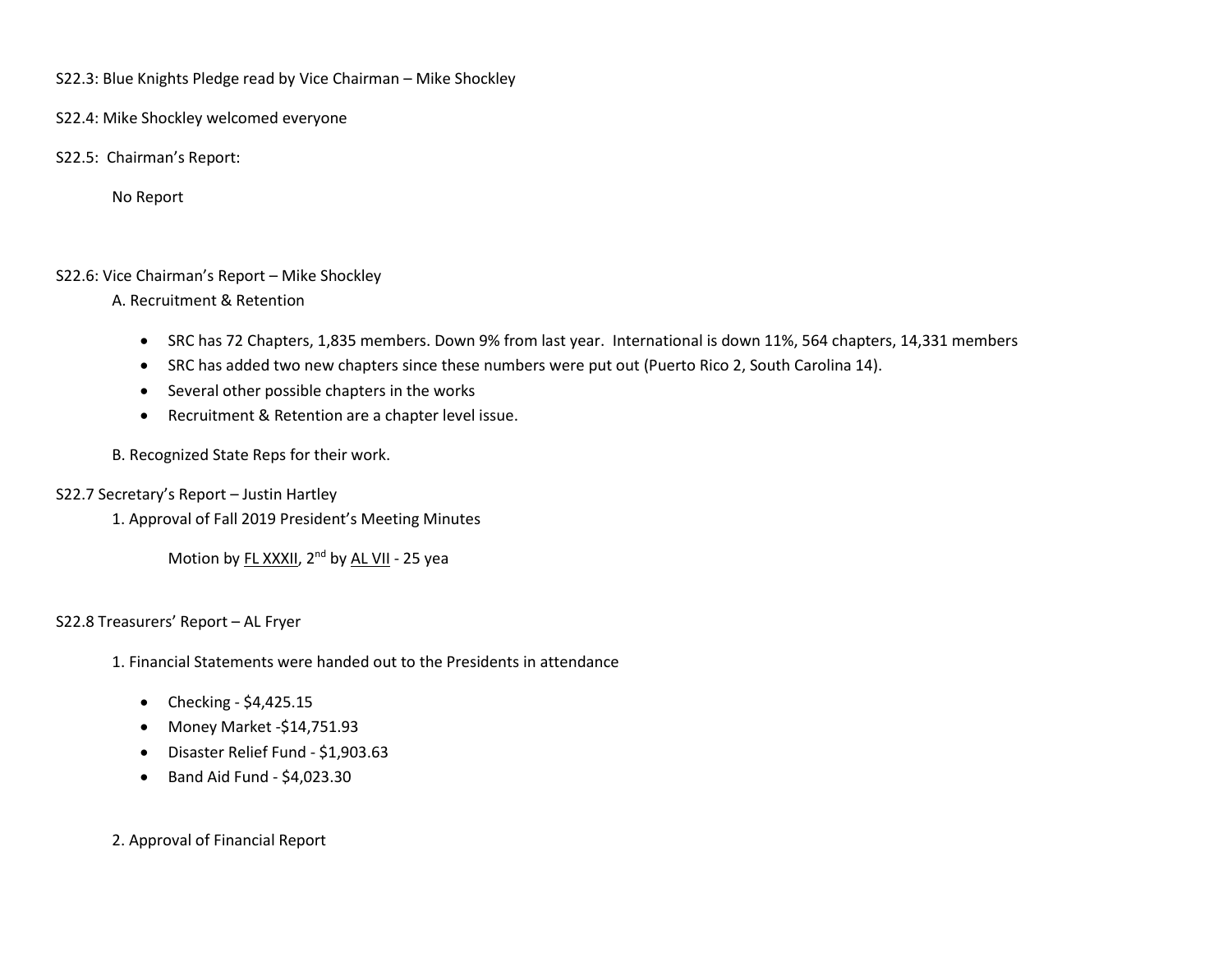#### S22.9 International Rep – Bob Awtrey

- 2 New SRC Chapters
- 5 Potential New Chapters
- 2 Inquiries into new chapters
- FL XXX is a valid chapter after months of investigations and International meetings. On Apr 3, 2022, The International BOD voted that the Chartering of FL XXX was done properly and did not break any by-laws and FL XXX is a valid Chapter and in Good standing".

#### S22.10 Webmaster Report – Mike Shockley

- 1. Website has been updated and has new features:
	- **•** History section
	- Document Section that is password protected (password is bksrc911)
- 2. Discussed President's email list and communications problems and options.

## S2.11 SRC Safety Officer Report

Norman Miller – Spoke on Health and Wellness, Recommended Safety Vest sold by FL III.

#### S22.12 Old Business

None

## S22.13 New Business

A. Proposal 2022-01 SRC By-law Proposal Article III Section 1 [Reference: Hosting Bi-Annual Conferences]

• (motion to move on this proposal by AL VII,  $2^{nd}$  by GA XVI, 25 for, 0 nays)

#### Discussion

• After much discussion Patrick Gibbons, the Submitter, made an amendment, 2<sup>nd</sup> by LA 12: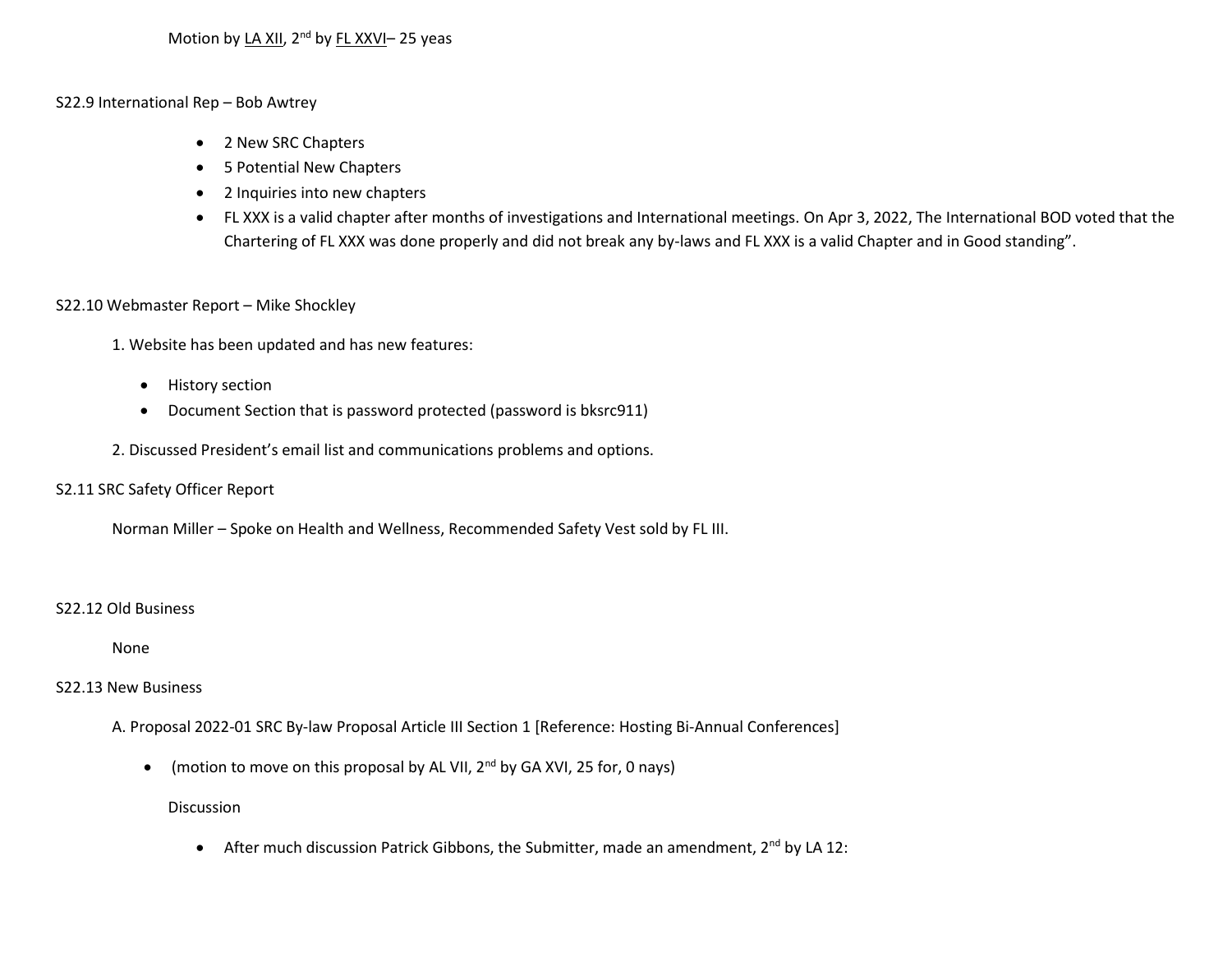- $\circ$  The meeting place of the Conference geographically rotates, within the conference, to encourage the participation of as many members as possible. (**Remove** and is) *This will be* determined by a vote of *those* members present*, and eligible to vote at a biannual conference meeting, or with a submitted proposal by an electronic vote of the Presidents conducted by the board, only if no bids are submitted at the scheduled meeting 1 year out.* (**REMOVE** from proposed bids to host such future meetings approx. one year before the presented proposed bid. At the conclusion of each bi-annual meeting, the next two meeting sites *and information* are announced. *If no submissions or host locations is announced for the following year, the board may procure a chapter to host a conference / meeting will be the responsibility of the board.*
- By-law passed with 25 for, 0 nays, o abstentions.

B. Proposal 2022-002 SRC By-Law Proposal Article IV [Reference: Electronic Voting]

• (motion to move on this proposal by LA VIII,  $2^{nd}$  AL VII, 25 for, 0 nays)

## Discussion

- After much discussion was motion was made to table the Proposal and form a committee to re-work the proposal
	- o GA XVI made the motion, GA XXI 2<sup>nd</sup>.
		- 22 for, 3 nays, 0 abstentions
- Committee appointees were:
	- o Marc Allen of MS XII
	- o Bruce Verrette of LA XII

C. Proposal 2022-03 SRC By-law Proposal Article III Section 7 [Reference: Correct By-Laws Conflict – Charting New Chapters]

• (Motion to move on this proposal by LA XII,  $2^{nd}$  by GA XVI, 23 for, 2 nays)

**Discussion** 

- Motion passed with little discussion
	- o 25 for, 0 nays, 0 abstentions

D. Proposal 2022-004 SRC By-law Proposal Article XI Section 1 [Reference: Timelines for Proposals and Meeting Agendas]

- (Motion to table made by MS XII, 2nd by FL XXXII, 25 for, 0 nays)
- Motion to table due to submitter not being present.
- E. Spring 2023 SRC Conference update: